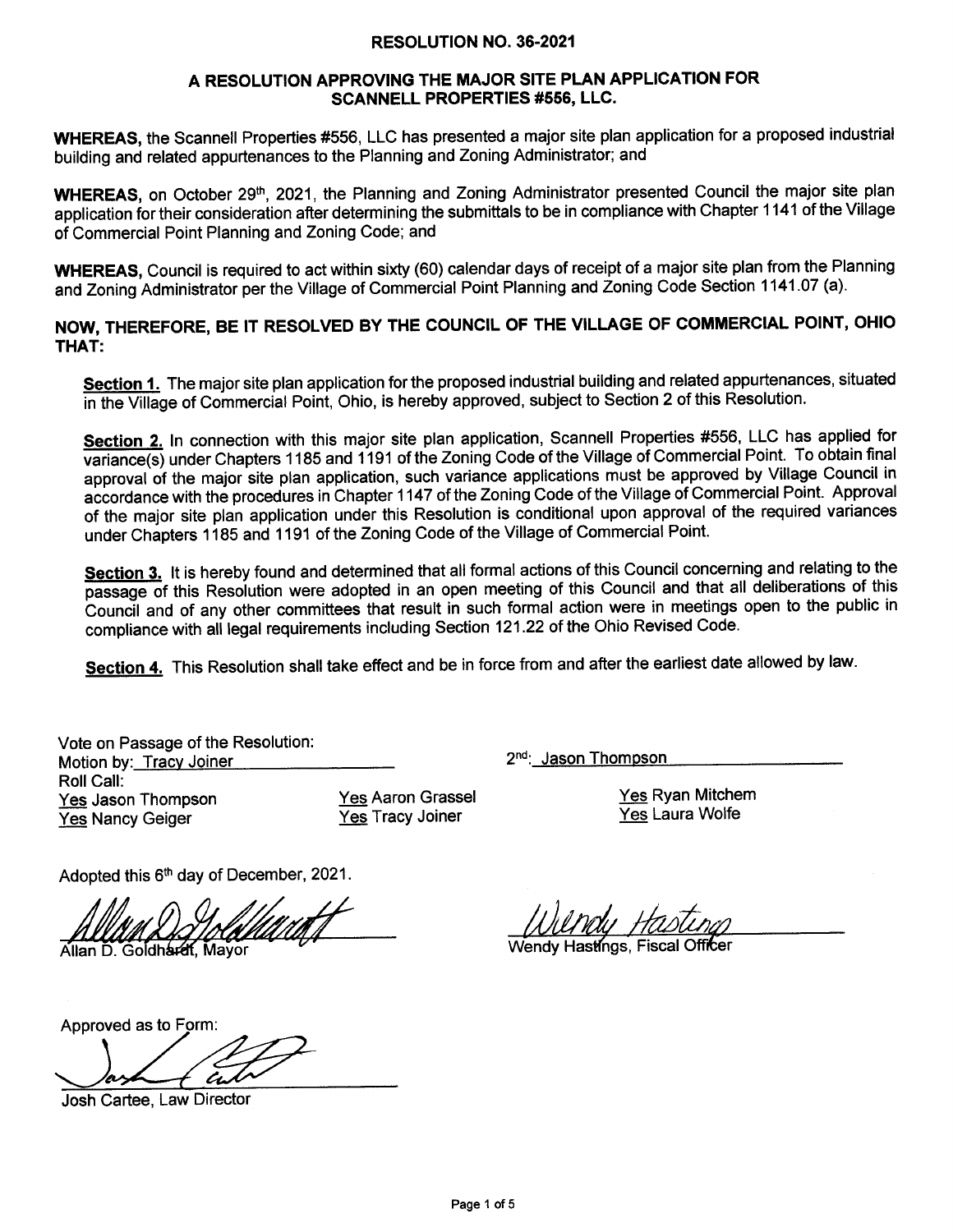## RESOLUTION NO. 36-2021



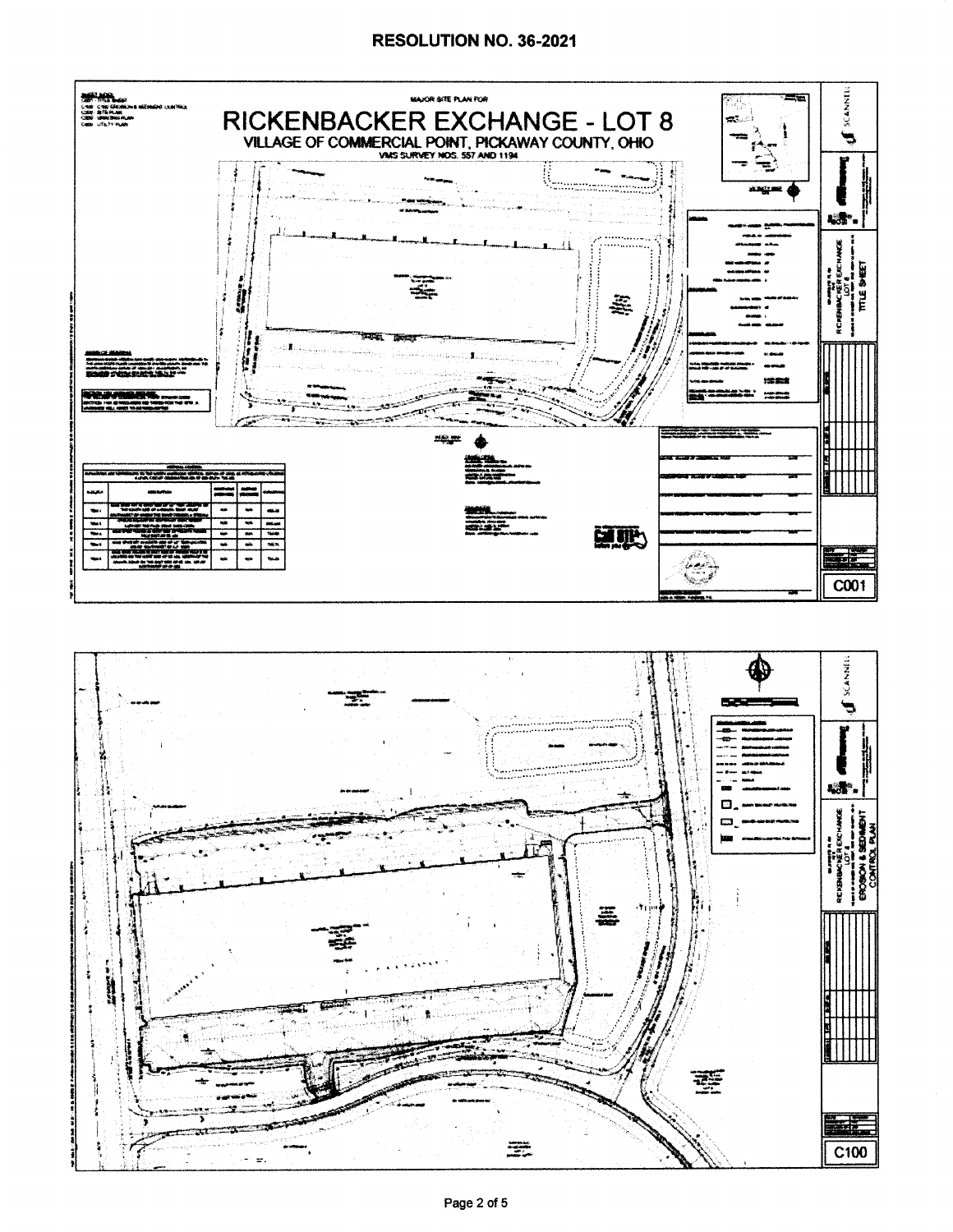## RESOLUTION NO. 36-2021

| Annual Marine<br><b>BOOTERSHIP WAS</b><br>construction and controls to the control |                                                                                                                                                                                                                                                                                                                                                                                                                                                                                                                                            | <b>Shrida Andrew Wilde</b><br>$\begin{minipage}{0.9\textwidth} \begin{tabular}{l} \hline \textbf{a},\textbf{b},\textbf{c},\textbf{c},\textbf{c},\textbf{c},\textbf{c},\textbf{c},\textbf{c},\textbf{c},\textbf{c},\textbf{c},\textbf{c},\textbf{c},\textbf{c},\textbf{c},\textbf{c},\textbf{c},\textbf{c},\textbf{c},\textbf{c},\textbf{c},\textbf{c},\textbf{c},\textbf{c},\textbf{c},\textbf{c},\textbf{c},\textbf{c},\textbf{c},\textbf{c},\textbf{c},\textbf$                                                                                                                                                                                                                                                    | <b>WASHIMAN WASHING</b><br><b>LANDY HAR. I WE NOTING</b>                                                                                                                                                                                                                                                                                  | adriadas com antes de colonista en ele parece o el el las sucedestas opera de las sucedes de la provincia de<br>Subjector del las signas de la finale de la colonista de la participación de la colonidad de la finale de la<br>Subj<br>, sontiac ic. Mandolm Albidae, you contae, it as a mount out o must<br>pathetic informatic firm thank of the side, it can include | $\frac{12}{2}$<br>₹                                                        |
|------------------------------------------------------------------------------------|--------------------------------------------------------------------------------------------------------------------------------------------------------------------------------------------------------------------------------------------------------------------------------------------------------------------------------------------------------------------------------------------------------------------------------------------------------------------------------------------------------------------------------------------|----------------------------------------------------------------------------------------------------------------------------------------------------------------------------------------------------------------------------------------------------------------------------------------------------------------------------------------------------------------------------------------------------------------------------------------------------------------------------------------------------------------------------------------------------------------------------------------------------------------------------------------------------------------------------------------------------------------------|-------------------------------------------------------------------------------------------------------------------------------------------------------------------------------------------------------------------------------------------------------------------------------------------------------------------------------------------|---------------------------------------------------------------------------------------------------------------------------------------------------------------------------------------------------------------------------------------------------------------------------------------------------------------------------------------------------------------------------|----------------------------------------------------------------------------|
| -------<br>--                                                                      |                                                                                                                                                                                                                                                                                                                                                                                                                                                                                                                                            | contraction, calls, and differential space and contract rates and the matter and contract and records.<br>At their indicate space and description                                                                                                                                                                                                                                                                                                                                                                                                                                                                                                                                                                    | their district and determined in the first                                                                                                                                                                                                                                                                                                |                                                                                                                                                                                                                                                                                                                                                                           | X                                                                          |
| dent-buyer of instances and<br><b>The All Canada and State</b>                     | did its 614 (resident and chees in restices<br>Ar folk de Micedi est adaptar tem la de destitaci pacient appar                                                                                                                                                                                                                                                                                                                                                                                                                             |                                                                                                                                                                                                                                                                                                                                                                                                                                                                                                                                                                                                                                                                                                                      | THE TOOL OF STATE AND COLUMN TO A 44-YEAR-OLD FOR SPINS THAT TO BE SERVED<br><b>RENEWALS ART-DENSEY PROVIDENCE ON A SALE OUT OUT OUT AND ARTICLES THE ARTICLE REPORT OF A</b>                                                                                                                                                             | <b>THEIL</b> carenzarian                                                                                                                                                                                                                                                                                                                                                  | a                                                                          |
|                                                                                    | . <i>בני המשפט המונים בישראל המונים ה</i> מו                                                                                                                                                                                                                                                                                                                                                                                                                                                                                               | <b>MARGEMENT AND STATISTIC CONSTITUTION</b><br>Malaysia (Managalina) da aga dalam yang kara-da ini da kaling pagkalimpina dan ini.<br>Malaysia (Malaysia) nasi dikebatan kepada da kara-da ini managa kara-da ini mana                                                                                                                                                                                                                                                                                                                                                                                                                                                                                               | <b>ANY HARRY RELEVANS</b><br><b>Additional American Control and Control Control Composition</b>                                                                                                                                                                                                                                           | <b>STAR TO COLORADO AND AND T</b>                                                                                                                                                                                                                                                                                                                                         |                                                                            |
| <b><i><u>A MARCHAN</u></i></b><br><b><i>SALESMAN MALE</i></b>                      | PARTIES CONTRACT COMMITTEE AND CONTRACT AND DESCRIPTIONS OF THE AMERICAN CONTRACT OF THE AMERICAN CONTRACT OF<br><b>SHE STAR</b>                                                                                                                                                                                                                                                                                                                                                                                                           | محاربين والمنافرين                                                                                                                                                                                                                                                                                                                                                                                                                                                                                                                                                                                                                                                                                                   | <b>12027 Guorna 21 anni 1</b>                                                                                                                                                                                                                                                                                                             |                                                                                                                                                                                                                                                                                                                                                                           | ŧź                                                                         |
| and darks                                                                          | filien, mang terdapat dari sirik alama adalah dalam dalam dalam pada salah salah.<br>Alama, memberiki filimus esaar dalam dalam ketahangan basar selemah untuk sebagai p                                                                                                                                                                                                                                                                                                                                                                   | alifat de casal francés en elle chieste e el colonnais de c'hall a pe pe vez a 1980, all.<br>1980 : la colonnais de casal de colonnais de la forma de la colonnais de colonnais.<br>1981 : la forma de la casal de forma de la colon<br>Min-Akabetic Aires apolitic Vall, quotava algebra, muito de quotatore                                                                                                                                                                                                                                                                                                                                                                                                        | 45-YEAR-REPORTER PRODUCED AND THE HUMAN ALGORITHMENT COMPANY OF SURFACE SURFACE.<br>TERMANG TANGALIW'                                                                                                                                                                                                                                     | if (Robbinin), vedene denkt Magniter (Met de lags genom), av vennet prinst Lanceli, verkent<br>Antiochan av Schenkent (Rob (Antiochan av Antiochan), av in vennet prinst av met først blavet blav.<br>Antiochi (Robert antiochan), a                                                                                                                                      |                                                                            |
| ---                                                                                | <b>CONTRACTOR</b>                                                                                                                                                                                                                                                                                                                                                                                                                                                                                                                          | what results this financial engine streams is dissinguities and at laster<br>and their mode manager distincts in policy results of the anti-                                                                                                                                                                                                                                                                                                                                                                                                                                                                                                                                                                         |                                                                                                                                                                                                                                                                                                                                           |                                                                                                                                                                                                                                                                                                                                                                           | <b>Barbara</b>                                                             |
|                                                                                    | 1987<br>福富                                                                                                                                                                                                                                                                                                                                                                                                                                                                                                                                 | And a state of the following the state of the contrast                                                                                                                                                                                                                                                                                                                                                                                                                                                                                                                                                                                                                                                               | <b>The constant of the constant of the constant of the con-</b>                                                                                                                                                                                                                                                                           |                                                                                                                                                                                                                                                                                                                                                                           |                                                                            |
| <b>Advertising Industrial Control</b>                                              | 2007-2008 - Anders Holly, 2007-2014 - 2014 - 2014 - 2024 - 2024 - 2024 - 2024 - 2024 - 2024 - 2024<br>Service above, post of the control and the service.                                                                                                                                                                                                                                                                                                                                                                                  | ALL DROWN CARTIFICATIONAL MODEL AND AND MAXIMUM. YOU CAN A GOVERN<br>of this capacities have it contributes and the contribution of the state fields a set<br>TOTAL AREA PRIME TO ALL I<br>and the first state of the state of the                                                                                                                                                                                                                                                                                                                                                                                                                                                                                   | a de la componentación de la componentación de la componentación de la componentación de la componentación de<br>En estableción de la componentación de la componentación de la componentación de la componentación de la compo                                                                                                           |                                                                                                                                                                                                                                                                                                                                                                           | ¥d.                                                                        |
| interioris e alternativo<br>Selectore infiniteira                                  | in continue with of relaxation and , by copy to the cold for answer education<br>contract manufactured research and the                                                                                                                                                                                                                                                                                                                                                                                                                    | AND WAS THE MAIN OF THE WAY OF A 1999 WAS THE WAY OF THE WAY OF THE WAY OF THE WAY OF THE WAY OF THE WAY OF THE WAY OF THE WAY OF THE WAY OF THE WAY OF THE WAY OF THE WAY OF THE WAY OF THE WAY OF THE WAY OF THE WAY OF THE                                                                                                                                                                                                                                                                                                                                                                                                                                                                                        | <b>In the the first threater sense, by adjustably as her, yet,</b><br>ada adalah silap kalip kalangan dapat, adalah kalan kalang kalangan kalang dapat separangan sela<br>Sebagai katas kalan dan berasama dapat dan dapat di sebagai dan dapat dan sebagai dan sebagai dan sebagai seba                                                  |                                                                                                                                                                                                                                                                                                                                                                           |                                                                            |
|                                                                                    | Mortand and " Healthy Annie" are noted and Annie and Annie Annie Annie Annie Annie                                                                                                                                                                                                                                                                                                                                                                                                                                                         | <b>TASTIC PRIMETALE "</b><br>the TASK official specialists and the China Protectional states. Its right-species<br>14,000<br>attains, and success as their state or accessive and a co-                                                                                                                                                                                                                                                                                                                                                                                                                                                                                                                              | The contribution of the model, Academic and Companies contributions and additionalize a manufacture of                                                                                                                                                                                                                                    |                                                                                                                                                                                                                                                                                                                                                                           | ANCH.<br>$\frac{1}{2}$                                                     |
|                                                                                    | der aft det stelle skrive som av de stelle stelle av de stelle variationsmenter.<br>De variation for stelle som av de stelle stelle stelle som for stelle stelle stelle stelle som.<br>De stelle de variation (de stelle som av de s                                                                                                                                                                                                                                                                                                       | nille between the company of the residents                                                                                                                                                                                                                                                                                                                                                                                                                                                                                                                                                                                                                                                                           | anno a componente de la componente de la componente de la componente de la componente de la componente de la c<br>La componente de la componente de la componente de la componente de la componente de la componente de la compo                                                                                                          |                                                                                                                                                                                                                                                                                                                                                                           | $\mathbf{r}$<br>ೆ ಎ<br>g                                                   |
|                                                                                    | all'internazionale deposition della della forma della compositione dell'aggiore della condita della condita de<br>All'internazionale il regionità dell'aggiore della compositionata della condita dell'aggiore dell'aggiore dell                                                                                                                                                                                                                                                                                                           |                                                                                                                                                                                                                                                                                                                                                                                                                                                                                                                                                                                                                                                                                                                      | (1986), Alexandri Kili Amerikalı (ö. 1986), Alexandri Kalendalı (ö. 1989), Alexandri Alexandri Kalendalı (ö. 1<br>1988–1989 - Alexandri Alexandri Alexandri (ö. 1989), Alexandri Alexandri (ö. 1989), Alexandri Alexandrialı (ö.<br>                                                                                                      |                                                                                                                                                                                                                                                                                                                                                                           | لمنا<br>署著<br>$\sim$ 1<br>$\mathbf{r}$<br>$\mathbf{e}_\bullet \mathcal{X}$ |
|                                                                                    | ويعتبرونه الطريبين وتوريدها أيته الدرم بتبلا لعزبات المتعقر متعطف ببدهم<br>Andrew James Belley                                                                                                                                                                                                                                                                                                                                                                                                                                             |                                                                                                                                                                                                                                                                                                                                                                                                                                                                                                                                                                                                                                                                                                                      | ter van ten van het van die regeleerde in 'n gewone van die groot van de van die van die van die van die van d<br>Afrikaans van die van die beskriuwe van die van die van die van die van die van die van die van die van die va                                                                                                          |                                                                                                                                                                                                                                                                                                                                                                           | $\frac{1}{2}$ ( $\frac{1}{2}$<br>കത്                                       |
| derantica considerate                                                              | the entires. He companies to be an or distance to access to any decay                                                                                                                                                                                                                                                                                                                                                                                                                                                                      | alkunnan kesättyi myös mittä kesä muodista ja kesättämän savassa kesättävän kuisen kesättävän kuisen kesättävä<br>Vallasta vallasta kuuluussa muodista vallasta vallasta kesättävän kesättävän kuuluussa kuuluussa.<br>Vallastajan v                                                                                                                                                                                                                                                                                                                                                                                                                                                                                 | and and the sequence of the state of the state of the state of the state of the state of the state of the state of the state of the state of the state of the state of the state of the state of the state of the state of the                                                                                                            |                                                                                                                                                                                                                                                                                                                                                                           | $\sum_{k=1}^{\infty}$<br>₹<br>٠                                            |
| <b>MAR-10-MAL-A</b>                                                                | al fermana kantaan alemana ang tigama tinat terundahan.<br>Antara tahun milihiri bahasa tinata alam kang tahun 1990.<br>Martin tahun tahun 1992 dan kalendar daripada ang katalung dalam kanggaran                                                                                                                                                                                                                                                                                                                                         | is naminalā Albanas, jau un mainlais no adalatīts atmus als sundrabis atšīniek.<br>Andrudojas atkuras ir sundrabis augustā un atsaules atkl                                                                                                                                                                                                                                                                                                                                                                                                                                                                                                                                                                          | to "Audit of the street different control the indication control that has                                                                                                                                                                                                                                                                 |                                                                                                                                                                                                                                                                                                                                                                           | <b>HENGH</b>                                                               |
| adados, questinicion<br>Villagand                                                  | sunuan miksi Sikalanga, si disebut melukukan Lindia mengelua.<br>Muni di kabawah di mara dari Mandangan dan Kulau Samarahan di<br>tes festivals i dels tes transportants de un transportant dels compositors.<br>Il del este arrivante dels teste del teste al serie componente estere la componente del componente del compo                                                                                                                                                                                                              | ta mandata al false del suo introduzione i de contemplaza al finale politicialme, forma alla capacità.<br>Manipoli estili capacità destaca del talizza della finale i si capacità apparente la conseguita e regio con                                                                                                                                                                                                                                                                                                                                                                                                                                                                                                | rawatan menggalui nchin ang unang kalendar at karena<br>and diamed the the seasons<br>contracted in the contracted of the person of the development of the contracted of the contracted of the contracted of the contracted of the contracted of the contracted of the contracted of the contracted of the contracte<br>والمحمد فتنتجز ما | - - -<br><b>State of</b>                                                                                                                                                                                                                                                                                                                                                  | န္ဝူးမ<br>تنه<br>-63<br>$\mathbf{r}$                                       |
|                                                                                    | $\begin{array}{l} \begin{array}{l} \text{if $n$ is a non-zero, $n$ is a non-zero, $n$ is a non-zero, $n$ is a non-zero, $n$ is a non-zero, $n$ is a non-zero, $n$ is a non-zero, $n$ is a non-zero, $n$ is a non-zero, $n$ is a non-zero, $n$ is a non-zero, $n$ is a non-zero, $n$ is a non-zero, $n$ is a non-zero, $n$ is a non-zero, $n$ is a non-zero, $n$ is a non-zero, $n$ is a non-zero, $n$ is a non-zero, $n$ is a non-zero, $n$ is a non-zero, $n$ is a non-zero, $n$ is a non-zero, $n$ is a non-zero, $n$ is a non-zero, $n$ | <b>CONTRACTOR IN THE RESIDENCE WAS ARRESTED FOR THE PROPERTY OF A STATE OF THE SECOND AND RESIDENTS.</b>                                                                                                                                                                                                                                                                                                                                                                                                                                                                                                                                                                                                             | <b>Stati hands deligi all holme models</b>                                                                                                                                                                                                                                                                                                | कारण<br>----<br>-<br>---                                                                                                                                                                                                                                                                                                                                                  |                                                                            |
|                                                                                    | enterproblem about the spreaders of the low rates to any of additional state and hope<br>direct on transportation of                                                                                                                                                                                                                                                                                                                                                                                                                       | والمتحدث والمستحقق المناقش والمستنقذ المراوية والمناقر والمتنازل والمتناول والمترافية                                                                                                                                                                                                                                                                                                                                                                                                                                                                                                                                                                                                                                | Termine and the second series of the series                                                                                                                                                                                                                                                                                               | نگون کار<br>in a<br>بمستعجزتها<br>منعا                                                                                                                                                                                                                                                                                                                                    |                                                                            |
|                                                                                    | r salah dari berjudu pada dalam kecamatan dan berjudu dalam kecamatan dan berjudu.<br>1980-ban dan berjudu dan berjuduk dalam berjudu dan berjudu dan berjudu dan berjudu dan berjudu dan berjudu da<br>Now distribute showed the department is applied and a country of<br>ستعصر                                                                                                                                                                                                                                                          | <b>ALCOHOL: ALCOHOL: ALCOHOL: 1999-9010</b><br>State with the state and the foundation of the state in a state of                                                                                                                                                                                                                                                                                                                                                                                                                                                                                                                                                                                                    | of the old and harded and completed in color for the internal documents delivery<br><b>Schools I</b>                                                                                                                                                                                                                                      | يبجحانه بمنجو<br><b><i><u>Address Contractors</u></i></b><br>- -<br>محافظة سطر<br>تعانعا<br>pasah manai<br>ند. ت                                                                                                                                                                                                                                                          |                                                                            |
|                                                                                    | <b>BEATERS AND REAL PROPERTY OF REAL PROPERTY</b><br>t de la constitución de la constitución de la constitución de la constitución de la constitución de la constit<br>La constitución de la constitución de la constitución de la constitución de la constitución de la constitución<br>complete that depends determined and construction to relation                                                                                                                                                                                     | adiradirak, dalam disebutkan dengan ke dalam mencapat atau di menjadi kalendar dan apada terbangsunaan per<br>Adirah dalam pertama dan berasa dan berasama adi kepanjan dan pengarunaan sebagai pertama dan pengarunaan per                                                                                                                                                                                                                                                                                                                                                                                                                                                                                          | فاستعبنها عندين<br>.<br>And the first series and an experimental continues are also as the construction of the continues of the continu<br>a Portas coron abde quelo de colonidad um destinos e a rendado en<br>contin en a merido ar viz de la adeira procesión desenvolveiras que de                                                    | মাজাৰ কৰ<br><b>TEMPS</b><br><b>San Printer Add</b><br>ai a<br><b>Maria Princess</b><br>e a                                                                                                                                                                                                                                                                                |                                                                            |
|                                                                                    | 2002/02/2002 12:00:12:00<br>the an interesting the department and there are no the changes.<br><b>Bridge, Craft Holland Abrunder Life, Thease Photos.</b>                                                                                                                                                                                                                                                                                                                                                                                  | EL SERVERE ELECTRIC                                                                                                                                                                                                                                                                                                                                                                                                                                                                                                                                                                                                                                                                                                  | 2012/2020/00/00 2020 2021<br>Milledge and the trace of the bands are detected at the contribution with a substitution                                                                                                                                                                                                                     | ļ<br>فللخام للعا<br><b>MAGE.</b><br>man erann                                                                                                                                                                                                                                                                                                                             |                                                                            |
|                                                                                    | mummanian mu<br>tidak - masah ahibat - di basangan intera dalam melak kelumbah<br>national applic. Student, NYS - Anders and Manipulation (1) - Theory and analysis - Allegemental applications<br>And of the modernize of Manipulation applications and the condition of the properties of the modernize and                                                                                                                                                                                                                              | management when you has been been a standard                                                                                                                                                                                                                                                                                                                                                                                                                                                                                                                                                                                                                                                                         |                                                                                                                                                                                                                                                                                                                                           | manager and sensor<br>w.<br><b>ALCOHOL</b><br>متحددة بتسحقة<br>le la                                                                                                                                                                                                                                                                                                      |                                                                            |
|                                                                                    | <u> FILELAND ET ET ET ET</u>                                                                                                                                                                                                                                                                                                                                                                                                                                                                                                               | THAT IT WITHOUT THE MANY SERVICE PERSON TO CHECK THE MANY MANY SERVICE<br>and a fact the construction of the control of<br><b>REGISTER PLANSING TORR 15 MOUNTS</b>                                                                                                                                                                                                                                                                                                                                                                                                                                                                                                                                                   | Million and L<br>anni altija (d. 1788), la filosofisko radio, bilandar svoji reda (redi altija 1890), regi (palikolando danis,<br>Anglija (d. 1994), njemački svetensko od 1999 (d. 1999), nje stari (de navno od redi od 1999), nje od 1999 (d<br>19                                                                                     | <b>CAR BEA IN LINE TO ANNOUNCE THAT IN INCOME CARD IN THE REAL</b><br>and the seconds.<br><b>CATTLE DEALER PROPERTY AND LOC</b>                                                                                                                                                                                                                                           | H                                                                          |
| <b>Surface</b>                                                                     | and the compact of the compact of the company of the company of the company of the company of the company of the company of the company of the company of the company of the company of the company of the company of the comp                                                                                                                                                                                                                                                                                                             | <b>All controls are the state of the control and the state</b>                                                                                                                                                                                                                                                                                                                                                                                                                                                                                                                                                                                                                                                       |                                                                                                                                                                                                                                                                                                                                           |                                                                                                                                                                                                                                                                                                                                                                           |                                                                            |
| بعين بجلسهم                                                                        | <b>Market Market College And College And College</b>                                                                                                                                                                                                                                                                                                                                                                                                                                                                                       | PERSONAL PROPERTY AND ALL AND AND NOTES.<br>A single Procurations and Market Address and Company and Market Address of the American Association                                                                                                                                                                                                                                                                                                                                                                                                                                                                                                                                                                      | 321102212330                                                                                                                                                                                                                                                                                                                              |                                                                                                                                                                                                                                                                                                                                                                           |                                                                            |
|                                                                                    | des définitions auto définition sous l'était répossible des dispositions de langue.<br>Automatique de la constant les départements de la constant de la constant de la constant de la constant de la                                                                                                                                                                                                                                                                                                                                       | a de de la compagnie de la compagnie de la compagnie de la compagnie de la compagnie de la compagnie de la com<br>$\begin{array}{l} \text{in } \mathcal{M} \text{ is a finite and } \mathcal{M} \text{ is a finite and } \mathcal{M} \text{ is a finite and } \mathcal{M} \text{ is a finite and } \mathcal{M} \text{ is a finite and } \mathcal{M} \text{ is a finite and } \mathcal{M} \text{ is a finite and } \mathcal{M} \text{ is a finite and } \mathcal{M} \text{ is a finite and } \mathcal{M} \text{ is a finite and } \mathcal{M} \text{ is a finite and } \mathcal{M} \text{ is a finite and } \mathcal{M} \text{ is a finite and } \mathcal{M} \text{ is a finite and } \mathcal{M} \text{ is a finite$ |                                                                                                                                                                                                                                                                                                                                           |                                                                                                                                                                                                                                                                                                                                                                           |                                                                            |
|                                                                                    |                                                                                                                                                                                                                                                                                                                                                                                                                                                                                                                                            | .<br>Ngahungko ng dang sak Palabandhi, ang gang saka kupi (nasang), ay ngahuni paning.<br>pang gaya isi pangasa na paki naga kita galupaka.                                                                                                                                                                                                                                                                                                                                                                                                                                                                                                                                                                          |                                                                                                                                                                                                                                                                                                                                           |                                                                                                                                                                                                                                                                                                                                                                           |                                                                            |
|                                                                                    |                                                                                                                                                                                                                                                                                                                                                                                                                                                                                                                                            | $\begin{minipage}{0.9\linewidth} \begin{tabular}{l} \hline \textbf{1} & \textbf{2} & \textbf{3} & \textbf{5} & \textbf{1} & \textbf{1} & \textbf{1} & \textbf{1} & \textbf{1} & \textbf{1} & \textbf{1} & \textbf{1} & \textbf{1} & \textbf{1} & \textbf{1} & \textbf{1} & \textbf{1} & \textbf{1} & \textbf{1} & \textbf{1} & \textbf{1} & \textbf{1} & \textbf{1} & \textbf{1} & \textbf{1} & \textbf{1} & \textbf{1} & \textbf{1} &$<br>santa de les mateix de l'alta contracta del distancia familia del característica.<br>Al fonte del de la cola del distancia de discrimina del cola composició de la cola cola del cola cola.<br>Filippo de l'alta cola distancia del                                       |                                                                                                                                                                                                                                                                                                                                           |                                                                                                                                                                                                                                                                                                                                                                           | <b>COMPO</b><br>1958                                                       |
|                                                                                    |                                                                                                                                                                                                                                                                                                                                                                                                                                                                                                                                            | .<br>Pakalainen kaivalla oli Poli alkoitta kirjailija kauksi kuksi puolisel tavamineksia kirjailija alkoi, kirj<br><u>Marson olim Astitet von Millia (</u><br>sports. Also as that approximately in their circuit, distributed and constitutions according complete service<br>The construction of the following the control of the first control of the control of the control of                                                                                                                                                                                                                                                                                                                                   |                                                                                                                                                                                                                                                                                                                                           |                                                                                                                                                                                                                                                                                                                                                                           | vener man e u<br><b>The Property</b>                                       |
|                                                                                    |                                                                                                                                                                                                                                                                                                                                                                                                                                                                                                                                            |                                                                                                                                                                                                                                                                                                                                                                                                                                                                                                                                                                                                                                                                                                                      |                                                                                                                                                                                                                                                                                                                                           |                                                                                                                                                                                                                                                                                                                                                                           | C101                                                                       |

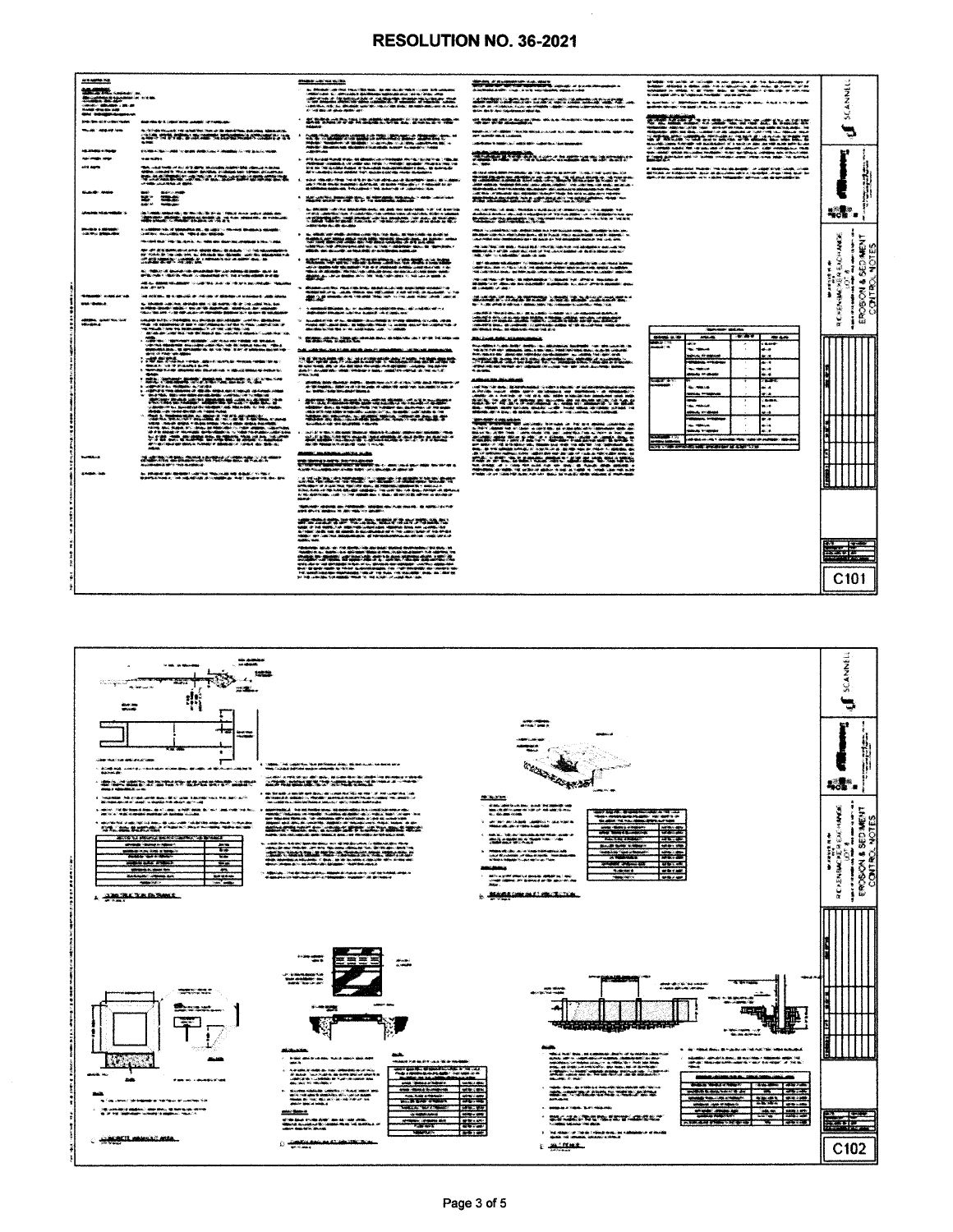